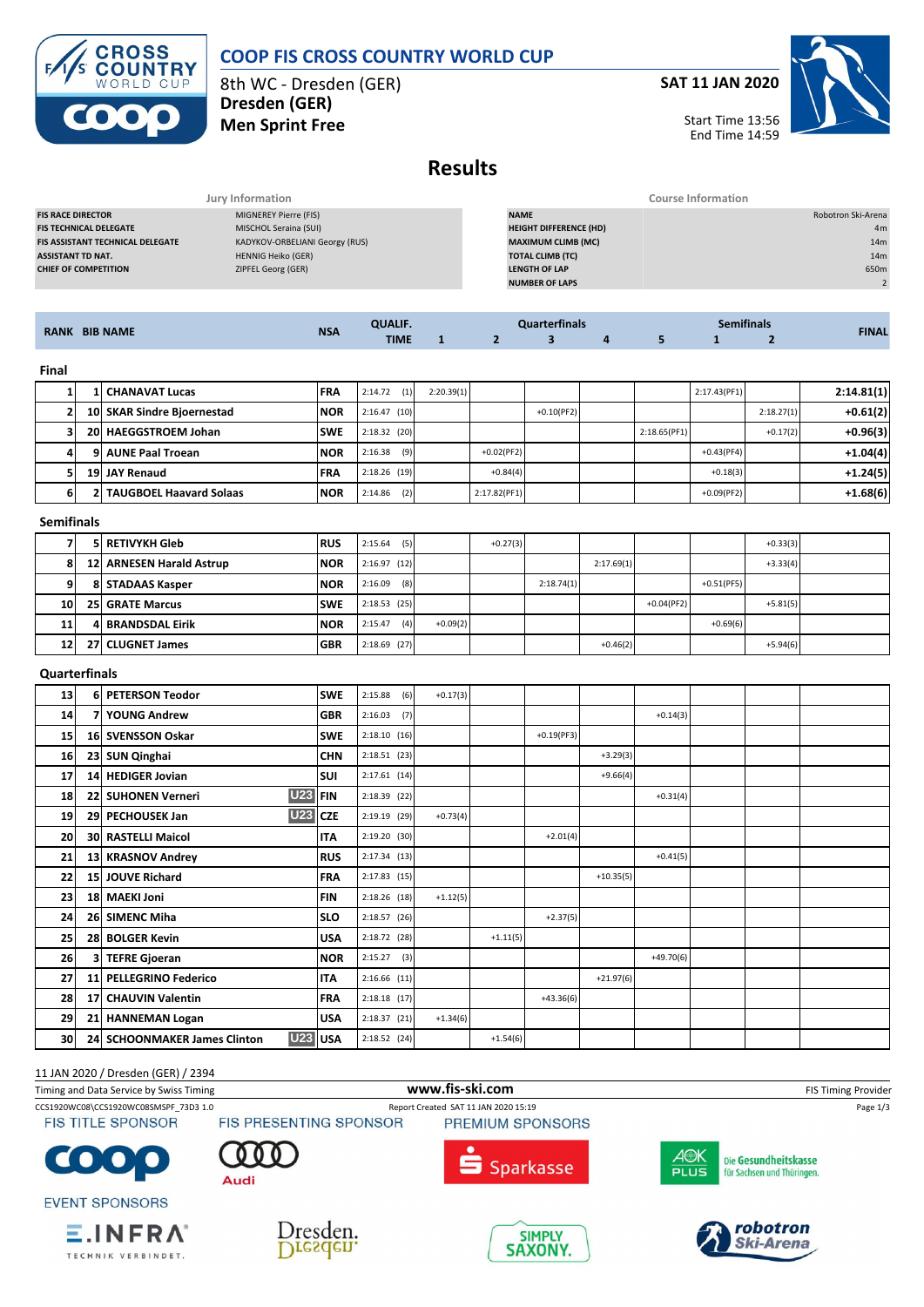



8th WC - Dresden (GER) **Dresden (GER) Men Sprint Free**

**SAT 11 JAN 2020**



**Results**

| <b>RANK BIB NAME</b> |  |                                      |                     | <b>QUALIF.</b> |              |              | <b>Quarterfinals</b>    |   |                |              | <b>Semifinals</b> | <b>FINAL</b> |
|----------------------|--|--------------------------------------|---------------------|----------------|--------------|--------------|-------------------------|---|----------------|--------------|-------------------|--------------|
|                      |  |                                      | <b>NSA</b>          | <b>TIME</b>    | $\mathbf{1}$ | $\mathbf{2}$ | $\overline{\mathbf{3}}$ | 4 | 5 <sub>1</sub> | $\mathbf{1}$ | $\overline{2}$    |              |
| Qualification        |  |                                      |                     |                |              |              |                         |   |                |              |                   |              |
| 31                   |  | <b>SELLER Ludek</b>                  | <b>CZE</b>          | 2:19.38 (31)   |              |              |                         |   |                |              |                   |              |
| 32                   |  | <b>BERGSTROEM Martin</b>             | <b>SWE</b>          | 2:19.74 (32)   |              |              |                         |   |                |              |                   |              |
| 33                   |  | <b>VUORINEN Lauri</b>                | <b>FIN</b>          | $2:19.76$ (33) |              |              |                         |   |                |              |                   |              |
| 34                   |  | <b>THOMPSON Bob</b>                  | CAN                 | 2:19.96 (34)   |              |              |                         |   |                |              |                   |              |
| 35                   |  | <b>SOBAKAREV Andrey</b>              | <b>RUS</b>          | 2:19.98 (35)   |              |              |                         |   |                |              |                   |              |
| 36                   |  | <b>U23</b> SLO<br><b>MARKUN Luka</b> |                     | 2:20.05 (36)   |              |              |                         |   |                |              |                   |              |
| 37                   |  | <b>OLEX Max</b>                      | <b>GER</b>          | 2:20.09 (37)   |              |              |                         |   |                |              |                   |              |
| 38                   |  | <b>U23</b><br><b>RIEBLI Janik</b>    | <b>SUI</b>          | 2:20.23 (38)   |              |              |                         |   |                |              |                   |              |
| 39                   |  | <b>LAMPIC Janez</b>                  | <b>SLO</b>          | 2:20.34 (39)   |              |              |                         |   |                |              |                   |              |
| 40                   |  | U23 FRA<br><b>CHAUTEMPS Arnaud</b>   |                     | $2:20.38$ (40) |              |              |                         |   |                |              |                   |              |
| 41                   |  | <b>HELLWEGER Michael</b>             | <b>ITA</b>          | 2:20.39 (41)   |              |              |                         |   |                |              |                   |              |
| 42                   |  | <b>TERENTEV Alexander</b>            | U23 RUS             | 2:20.43(42)    |              |              |                         |   |                |              |                   |              |
| 43                   |  | <b>STAREGA Maciej</b>                | <b>POL</b>          | 2:20.74(43)    |              |              |                         |   |                |              |                   |              |
| 44                   |  | <b>U23</b><br><b>CERNY Ondrej</b>    | <b>CZE</b>          | 2:20.75 (44)   |              |              |                         |   |                |              |                   |              |
| 45                   |  | <b>HAKOLA Ristomatti</b>             | <b>FIN</b>          | 2:20.80 (45)   |              |              |                         |   |                |              |                   |              |
| 46                   |  | <b>RITCHIE Graham</b>                | U <sub>23</sub> CAN | 2:20.84(46)    |              |              |                         |   |                |              |                   |              |
| 47                   |  | <b>HABENICHT Tobias</b>              | <b>AUT</b>          | 2:21.04 (47)   |              |              |                         |   |                |              |                   |              |
| 48                   |  | <b>KILP Marko</b>                    | <b>EST</b>          | $2:21.27$ (48) |              |              |                         |   |                |              |                   |              |
| 49                   |  | <b>ZELGER Stefan</b>                 | <b>ITA</b>          | 2:21.36 (49)   |              |              |                         |   |                |              |                   |              |
| 50                   |  | <b>U23</b><br>SOSSAU Anian           | <b>GER</b>          | 2:21.49 (50)   |              |              |                         |   |                |              |                   |              |
| 51                   |  | <b>U23</b><br><b>CYR Antoine</b>     | <b>CAN</b>          | $2:21.63$ (51) |              |              |                         |   |                |              |                   |              |
| 52                   |  | <b>SCHROETER Jonas</b>               | <b>U23 GER</b>      | 2:21.72 (52)   |              |              |                         |   |                |              |                   |              |
| 53                   |  | <b>FILIMONOV Denis</b>               | <b>U23</b> RUS      | 2:21.86 (53)   |              |              |                         |   |                |              |                   |              |
| 54                   |  | <b>MOSER Benjamin</b>                | <b>U23 AUT</b>      | 2:21.90 (54)   |              |              |                         |   |                |              |                   |              |
| 55                   |  | <b>SCHAAD Roman</b>                  | SUI                 | 2:22.05 (55)   |              |              |                         |   |                |              |                   |              |
| 56                   |  | <b>FOETTINGER Michael</b>            | U <sub>23</sub> AUT | 2:22.07 (56)   |              |              |                         |   |                |              |                   |              |
| 57                   |  | U23 FRA<br><b>MANCINI Tom</b>        |                     | 2:22.31 (57)   |              |              |                         |   |                |              |                   |              |
| 58                   |  | <b>MRKONJIC Lukas</b>                | <b>U23 AUT</b>      | 2:22.36 (58)   |              |              |                         |   |                |              |                   |              |
| 59                   |  | <b>ENTEMAKE Maowulietibieke</b>      | <b>CHN</b>          | 2:22.54 (59)   |              |              |                         |   |                |              |                   |              |
| 60                   |  | <b>KAESER Erwan</b>                  | SUI                 | 2:22.68 (60)   |              |              |                         |   |                |              |                   |              |
| 61                   |  | <b>U23</b><br><b>ROOS Henri</b>      | <b>EST</b>          | 2:22.75 (61)   |              |              |                         |   |                |              |                   |              |
| 62                   |  | <b>CERVINKA Maxim</b>                | <b>U23</b> GER      | 2:23.00 (62)   |              |              |                         |   |                |              |                   |              |
| 63                   |  | <b>WESTBERG Karl-Johan</b>           | <b>SWE</b>          | $2:23.06$ (63) |              |              |                         |   |                |              |                   |              |
| 64                   |  | <b>LEUPOLD Richard</b>               | <b>U23</b> GER      | 2:23.76 (64)   |              |              |                         |   |                |              |                   |              |
| 65                   |  | <b>WEI Meng</b>                      | <b>CHN</b>          | 2:23.96 (65)   |              |              |                         |   |                |              |                   |              |
| 66                   |  | <b>GRALL-JOHNSON Pierre</b>          | U23 CAN             | 2:25.22 (66)   |              |              |                         |   |                |              |                   |              |
| 67                   |  | <b>DRUSYS Jaunius</b>                | <b>LTU</b>          | 2:25.24 (67)   |              |              |                         |   |                |              |                   |              |
| 68                   |  | <b>WUERKAIXI Kuerbanjiang</b>        | U23 CHN             | 2:25.61(68)    |              |              |                         |   |                |              |                   |              |
| 69                   |  | de CAMPO Seve                        | U23 AUS             | 2:26.63 (69)   |              |              |                         |   |                |              |                   |              |

11 JAN 2020 / Dresden (GER) / 2394

Timing and Data Service by Swiss Timing **WWW.fis-Ski.com WWW.fis-Ski.com** FIS Timing Provider

CCS1920WC08\CCS1920WC08SMSPF\_73D3 1.0 Report Created SAT 11 JAN 2020 15:19<br>FIS TITLE SPONSOR FIS PRESENTING SPONSOR PREMIUM SPONSORS

**FIS TITLE SPONSOR** 

 $\bullet$ 

**EVENT SPONSORS** 







Die Gesundheitskasse für Sachsen und Thüringen.